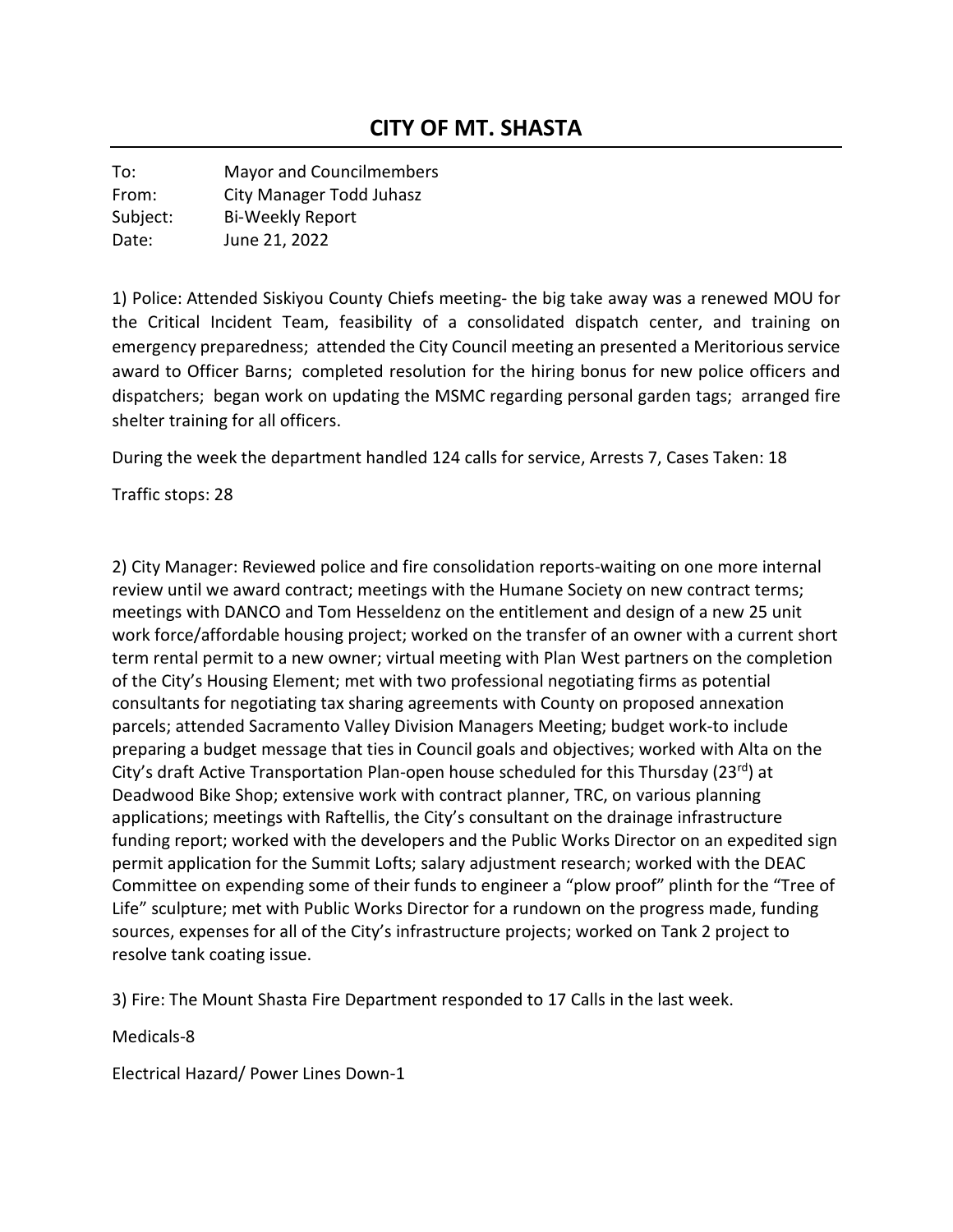Vegetation Fire-1 Public Assist – 3 Dispatched and Canceled enroute – 1 Traffic Collision – 1 Unauthorized Burning-2 11 of the 17 calls were after normal work hours. (6:00 pm to 8:00 am)

Mount Shasta Fire Department personnel worked through the week on general duties as well as keeping the Fire Department clean and sanitized. Annual Hose testing was completed last week-every length of structure rated hose gets tested annually. This year we did have a few lengths of hose fail due to leaks around the couplings. These will be replaced; staff has been continuing to work on our P-100 or Defensible Space Inspections- with the weather changing and the resultant drying vegetation, we are working diligently with the residents to ensure they have the proper defensible space around their properties; the Department held a training for the Mount Shasta Police Department- the Police Department responds to many fires to assist with evacuations, so they were taught techniques for fire sheltering and were issued appropriate equipment. Weekly Wednesday evening trainings were held and plans and schedules for the Fourth of July were agreed to; Chief Duncan and Captain Burns attended a meeting in regard to final preparations for Fourth of July festivities with the Mount Shasta Chamber of Commerce; Firefighter Lamanna applied for a grant for fuel reduction-this grant request was written in support of fuel reduction work that has been ongoing at the Springs; staff completed a walk through and final Fire inspection of a new business that will be opening for business soon.

4) Public Works: Weekly Bac-T routine samples completed and passed; staff removed a broken portion of concrete curb on the 200th block of N. MSB and made temporary repair-damage was caused by an existing liquid amber tree which will need to be removed and replaced in the future; the PW's Crew continued painting pavement markings at various locations; installed new water service and meter for a new residence located at 201 High Street; staff removed dead trees from the new Tank 1 site that have died and pose a threat to the tank; staff repaired a water leak in front of the MS Elementary school on the old 3" water main; The Crew responded to 5 meter reads, 6 USA notifications, 1 city leaks, 0 customer water shut offs/turn on. **Tank 1 Project** – Contractor continued AC removal and grading of Quail Hill tank site for site paving. Tank 2 was disinfected, and Bac-T samples passed. Tank 2 was placed online on Friday of last week. Tank 3 was drained to prepare for tank modifications. Tank 2 was found to have the original lead-based coatings from 1945 on the interior, discussed with Pace to request